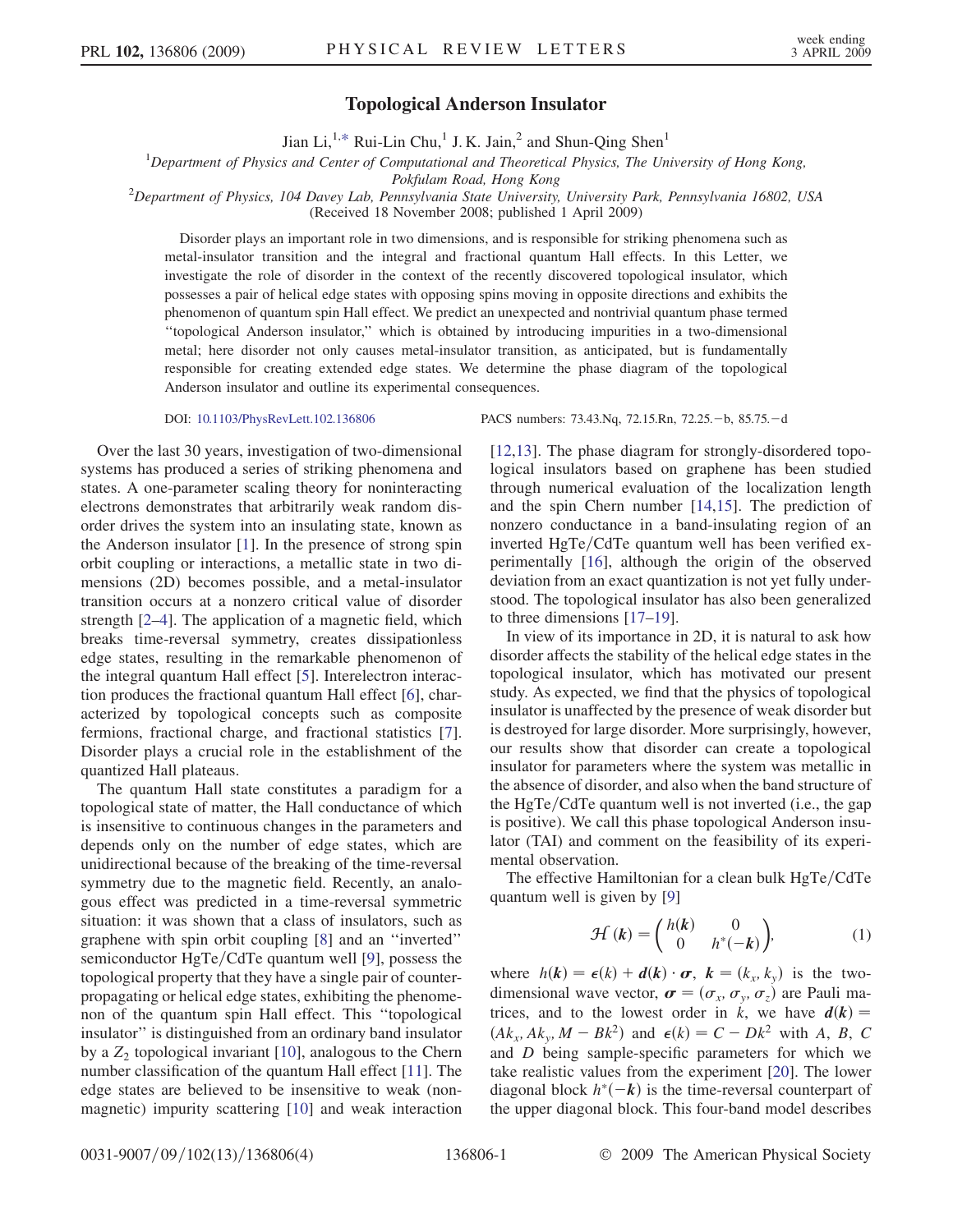<span id="page-1-0"></span>the band mixture of the s-type  $\Gamma_6$  band and the p-type  $\Gamma_8$ band near the  $\Gamma$  point. A band inversion results when the gap parameter M changes its sign from positive to negative. It was predicted that this sign change signifies a topological quantum phase transition between a conventional insulating phase  $(M > 0)$  and a phase exhibiting the quantum spin Hall effect with a single pair of helical edge states  $(M < 0)$  [9]; experiments have confirmed some aspects of this prediction [16].

In an infinite-length strip with open lateral boundary conditions, the solution of the four-band model  $\mathcal{H}\Psi =$  $E\Psi$  is given by [21]

$$
\Psi(k_x, y) = \left(\frac{1}{\mathcal{I}}\right)(\boldsymbol{\mu}_+ e^{\alpha y} + \boldsymbol{\mu}_- e^{-\alpha y} + \boldsymbol{\nu}_+ e^{\beta y} \n+ \boldsymbol{\nu}_- e^{-\beta y}),
$$

where T is the time-reversal operator,  $\mu_{\pm}$  and  $\nu_{\pm}$  are twocomponent  $k_x$ -dependent coefficients, and  $\alpha$ ,  $\beta$  are determined self-consistently by

$$
\alpha^2 = k_x^2 + F - \sqrt{F^2 - (M^2 - E^2)/(B^2 - D^2)},
$$
  
\n
$$
\beta^2 = k_x^2 + F + \sqrt{F^2 - (M^2 - E^2)/(B^2 - D^2)},
$$
  
\n
$$
E_\alpha^2 \beta^2 + E_\beta^2 \alpha^2 - \gamma E_\alpha E_\beta \alpha \beta = k_x^2 (E_\alpha - E_\beta)^2.
$$

Here, we have  $F = [A^2 - 2(MB + ED)]/2(B^2 - D^2)$ ,<br>  $F = F - M + (B + D)(k^2 - \alpha^2)$ ,  $F = F - M + (B + D)$  $E_{\alpha} = E - M + (B + D)(k_x^2 - \alpha^2), E_{\beta} = E - M + (B + D)(l_x^2 - \alpha^2)$  $D(k_x^2 - \beta^2)$ ,  $\gamma = \tanh \frac{\alpha L_y}{2} / \tanh \frac{\beta L_y}{2} + \tanh \frac{\beta L_y}{2} / \tanh \frac{\alpha L_y}{2}$ , and  $L<sub>v</sub>$  is the width of the strip. This solution naturally contains both helical edge states ( $\alpha^2 > 0$ ) and bulk states  $(\alpha^2 < 0)$ , which are shown in Fig. 1 for three cases  $M < 0$ ,  $M = 0$ , and  $M > 0$ . The edge states (red lines in Fig. 1) are seen beyond the bulk gap for all cases, up to an M dependent maximum energy. When  $M < 0$ , the edge states cross



FIG. 1 (color). Band structure of HgTe/CdTe quantum wells with finite width. (a) The ''inverted'' band structure case with  $M = -10$  meV. Edge states (red lines) cross the bulk band gap and merge into bulk states (gray area) at a maximum energy in the upper band. The green dashed lines mark the boundary of bulk states. (b) The transition point between an inverted band structure and a ''normal'' band structure with  $M = 0$  meV. (c) The normal band structure with  $M = 2$  meV. In all figures, the strip width  $L<sub>y</sub>$  is set to 100  $\mu$ m. The samplespecific parameters are fixed for all calculations in this Letter to be  $A = 364.5$  meV nm,  $B = -686$  meV nm<sup>2</sup>,  $C = 0$ ,  $D =$  $-512$  meV nm<sup>2</sup>.

the bulk gap producing a topological insulator. At  $M = 0$ the edge states exist only in conjunction with the lower band, terminating at the Dirac point. For positive  $M$  there are no edge states in the gap, producing a conventional insulator [9]. This band picture has been verified also using exact diagonalization of the tight-binding Hamiltonian near the  $\Gamma$  point  $(k = 0)$ .

We next study transport as a function of disorder, with the Fermi energy varying through all regions of the band structure. For this purpose, we use a tight-binding lattice model which produces the above Hamiltonian as its continuum limit [9], and following a common practice in the study of Anderson localization, introduce disorder through random on-site energy with a uniform distribution within  $[-W/2, W/2]$ . We calculate the conductance of disordered strips of width  $L<sub>y</sub>$  and length  $L<sub>x</sub>$  using the Landauer-Büttiker formalism  $[22,23]$ . The conductance G as a function of disorder strength W is plotted in Fig. <sup>2</sup> for several values of Fermi energy belonging to different band regions for  $M < 0$  and  $M > 0$ . The topological nature of the system is revealed by the quantization of conductance at  $2e^2/h$ . The following observations can be made.

The calculated behavior conforms to the qualitative expectation for certain situations. For Fermi level in the lower band, for both  $M < 0$  and  $M > 0$ , an ordinary Anderson insulator results when the clean-limit metal is



FIG. 2 (color). Conductance of disordered strips of  $HgTe/CdTe$  quantum wells. The upper panels (a) to (c) show results for an quantum well inverted with  $M = -10$  meV, and the lower panels (d) to (f) for a normal quantum well with  $M =$ 1 meV. (a) The conductance G as a function of disorder strength W at three values of Fermi energy. The error bars show standard deviation of the conductance for 1000 samples. (b) Band structure calculated with the tight-binding model. Its vertical scale (energy) is same as in (c) and the horizontal lines correspond to the values of Fermi energy considered in (a). (c) Phase diagram showing the conductance G as a function of both disorder strength W and Fermi energy  $E_f$ . The panels (d),(e), and (f) are same as (a),(b), and (c), but for  $M > 0$ . The TAI phase regime is labeled. In all figures, the strip width  $L<sub>y</sub>$  is set to 500 nm; the length  $L<sub>x</sub>$  is 5000 nm in (a) and (d), and 2000 nm in  $(c)$  and  $(f)$ .

136806-2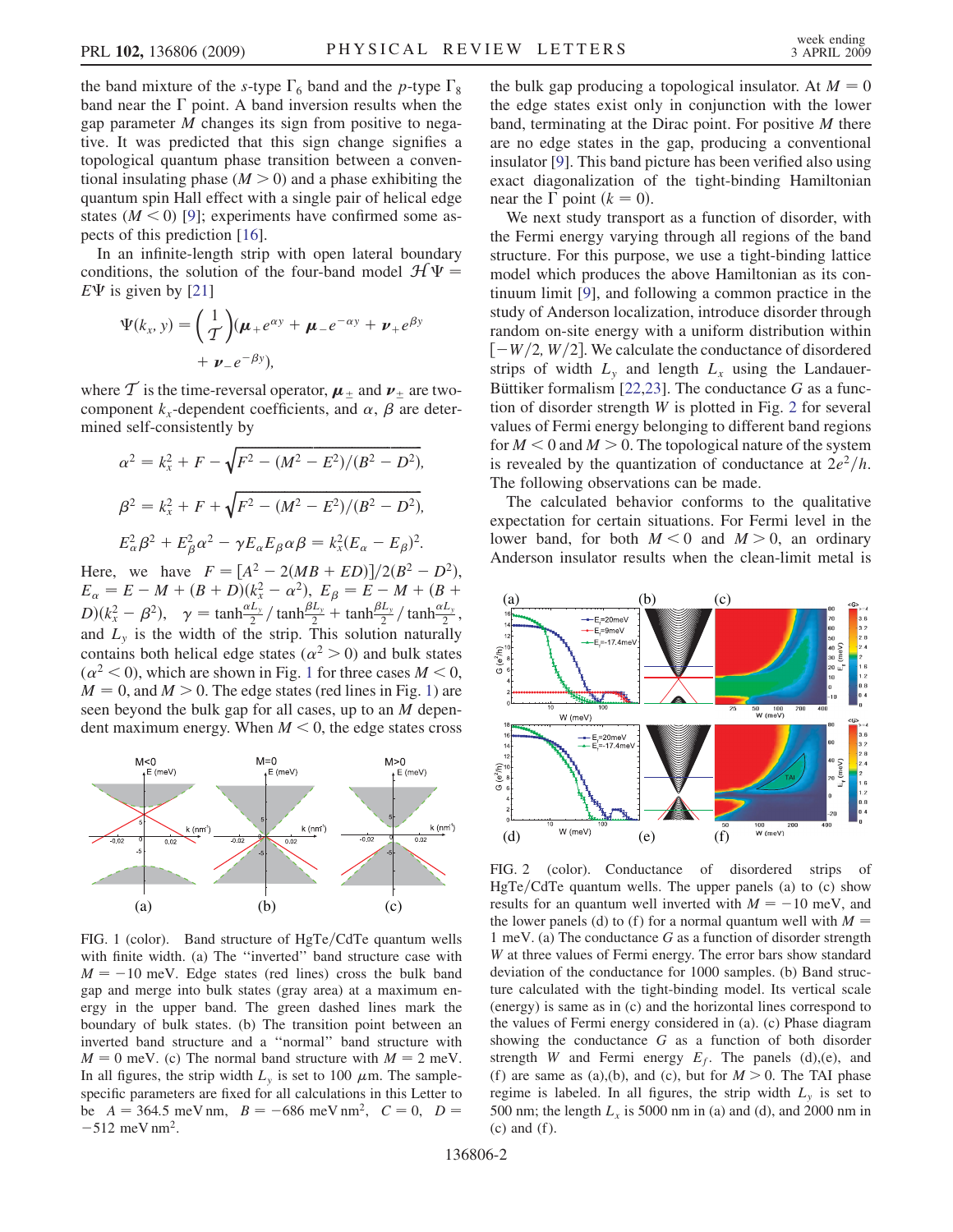<span id="page-2-0"></span>disordered [green lines in Fig.  $2(a)$  and  $2(d)$ ]. The conductance in this case decays to zero at disorder strength around 100 meV, which is about 5 times the conventional hopping energy between nearest neighboring sites  $t =$  $-D/a^2 \approx 20.5$  meV, and much larger than the clean-limit bulk band gap  $E_g = 2|M| = 20$  meV. Here  $a = 5$  nm is the lattice spacing of the tight-binding model. The topological insulator [red line in Fig. [2\(a\)\]](#page-1-0) is robust, and requires a strong disorder before it eventually yields to a localized state. This is expected as a result of the absence of backscattering in a topological insulator when timereversal symmetry is preserved [10].

The most surprising aspect revealed by our calculations is the appearance of anomalous conductance plateaus at large disorder for situations when the clean-limit system is a metal without preexisting edge states. See, for example, the blue lines in Fig. [2\(a\)](#page-1-0)  $(M < 0)$  and Fig. [2\(d\)](#page-1-0)  $(M > 0)$ . The anomalous plateau is formed after the usual metalinsulator transition in such a system. The conductance fluctuations [the error bar in Fig.  $2(a)$  and  $2(d)$ ] are vanishingly small on the plateaus; at the same time the Fano factor drops to nearly zero indicating the onset of dissipationless transport in this system [24], even though the disorder strength in this scenario can be as large as several hundred meV. This state is termed topological Anderson insulator. The quantized conductance cannot be attributed to the relative robustness of edge states against disorder, because it occurs for cases in which no edge states exist in the clean limit. The irrelevance of the clean-limit edge states to this physics is further evidenced from the fact that no anomalous disorder-induced plateaus are seen for the clean-limit metal for which bulk and edge states coexist; those exhibit a transition into an ordinary Anderson insulator.

The nature of TAI is further clarified by the phase diagrams shown in Fig. [2\(c\)](#page-1-0) for  $M < 0$  and in Fig. 2(f) for  $M > 0$ . For  $M < 0$ , the quantized conductance region (green area) of the TAI phase in the upper band is connected continuously with the quantized conductance area of the topological insulator phase of the clean limit. One cannot distinguish between these two phases by the conductance value. When  $M > 0$ , however, the anomalous conductance plateau occurs in the highlighted green island labeled TAI, surrounded by an ordinary Anderson insulator. No plateau is seen for energies in the gap, where a trivial insulator is expected. The topology of the TAI phase as well as the absence of preexisting edge states in the clean limit demonstrate that the TAI owes its existence fundamentally to disorder.

The dissipationless character suggests existence of ballistic edge states in the TAI phase. To gain insight into this issue, we investigate how the conductance scales with the width of the strip. Figure 3 shows the calculated conductances of a strip as a function of its width  $L<sub>v</sub>$ . In the region before the TAI phase is reached, the scaled conductance  $GL_x/L_y$ , or conductivity, is width independent, as shown in the inset of Fig. 3, which implies bulk transport. Within the TAI phase, absence of such scaling indicates a total suppression of the bulk conduction, thus confirming presence of conducting edge states in an otherwise localized system.

We further examine the picture of edge-state transport in the TAI phase in a four-terminal cross-bar setup by calculating the spin-resolved transmission coefficients  $T_{pq}^s$  (s =  $\uparrow$ ,  $\downarrow$ ) between each ordered pair of leads p and<br> $q$  ( = 1.2.3.4). Time reversel symmetry quarantees that  $q$  (= 1, 2, 3, 4). Time-reversal symmetry guarantees that  $T_{pq}^{\dagger} = T_{qp}^{\dagger}$ , so it suffices to discuss only one spin component  $s = 1$ . Three independent coefficients  $T_{\perp}^{\dagger} = T_{\perp}^{\dagger}$  and nent  $s = \uparrow$ . Three independent coefficients,  $T_{21}^{\uparrow}$ ,  $T_{31}^{\uparrow}$ , and  $T_{\uparrow}^{\uparrow}$  are shown in Fig. 4, as a function of the disorder  $T_{41}^{\perp}$  $T_{41}^{\perp}$  $T_{41}^{\perp}$ , are shown in Fig. 4 as a function of the disorder<br>strength inside the cross region. The shadowed area marks strength inside the cross region. The shadowed area marks the TAI phase, where  $\langle T_{41}^1 \rangle = 1$ ,  $\langle T_{21}^1 \rangle = \langle T_{31}^1 \rangle = 0$ , and all function-<br>transmission coefficients exhibit vanishingly small fluctutransmission coefficients exhibit vanishingly small fluctuations. From symmetry, it follows that  $\langle T_{41}^1 \rangle = \langle T_{24}^1 \rangle =$ <br> $\langle T_{11}^1 \rangle = \langle T_{11}^1 \rangle = 1$  and all other coefficients are venishing  $\langle T_{32}^{\dagger} \rangle = \langle T_{13}^{\dagger} \rangle \rightarrow 1$ , and all other coefficients are vanishing<br>small. These facts are easily understood from the pressmall. These facts are easily understood from the presence of a chiral edge state for the spin up in the TAI phase. Two consequences of this chiral edge state transport are a vanishing diagonal conductance  $G_{xx}^{\dagger} = (T_{21}^{\dagger} - T_{31}^{\dagger})a^2/b = 0$  and a quantized Hall conductance  $G_{\dagger}^{\dagger}$  $T_{12}^{\dagger}$ ) $e^2/h = 0$  and a quantized Hall conductance  $G_{xy}^{\dagger} =$ <br> $(T_{12}^{\dagger} - T_{13})a^2/h = a^2/h$  analogous to Haldana's model  $(T_{41}^{\dagger} - T_{42}^{\dagger})e^2/h = e^2/h$ , analogous to Haldane's model<br>for the integer quantum Hall effect with parity anomaly for the integer quantum Hall effect with parity anomaly [25]. The quantized Hall conductance  $G_{xy}^{\dagger}$  reveals that the topologically invariant Chern number of this state is equal topologically invariant Chern number of this state is equal to one [11,26,27]. The absence of Hall current in a timereversal invariant system implies  $G_{xy}^{\perp} = -G_{xy}^{\uparrow} = -e^2/h$ .<br>Thus the chiral edge state in the spin down sector moves in Thus, the chiral edge state in the spin down sector moves in the opposite direction as the edge state in the spin up sector. As a result, the total longitudinal conductance and Hall conductance both vanish as in an ordinary insulator, but the



FIG. 3 (color). Width-dependence of the conductance in disordered strips of  $HgTe/CdTe$  quantum wells with several values of strip width  $L<sub>v</sub>$  and a length  $L<sub>x</sub> = 2000$  nm. In the inset, the conductance traces prior to the TAI phase (left-hand-side of the dashed line) are scaled with the width of the strips as  $\sigma =$ <br>*GI* /*I* The formation of the edge states is indicated by the  $GL_x/L_y$ . The formation of the edge states is indicated by the presence of conductance quantization  $2e^2/h$ . In this figure,  $M =$ 2 meV, and the Fermi energy  $E_f = 20$  meV.